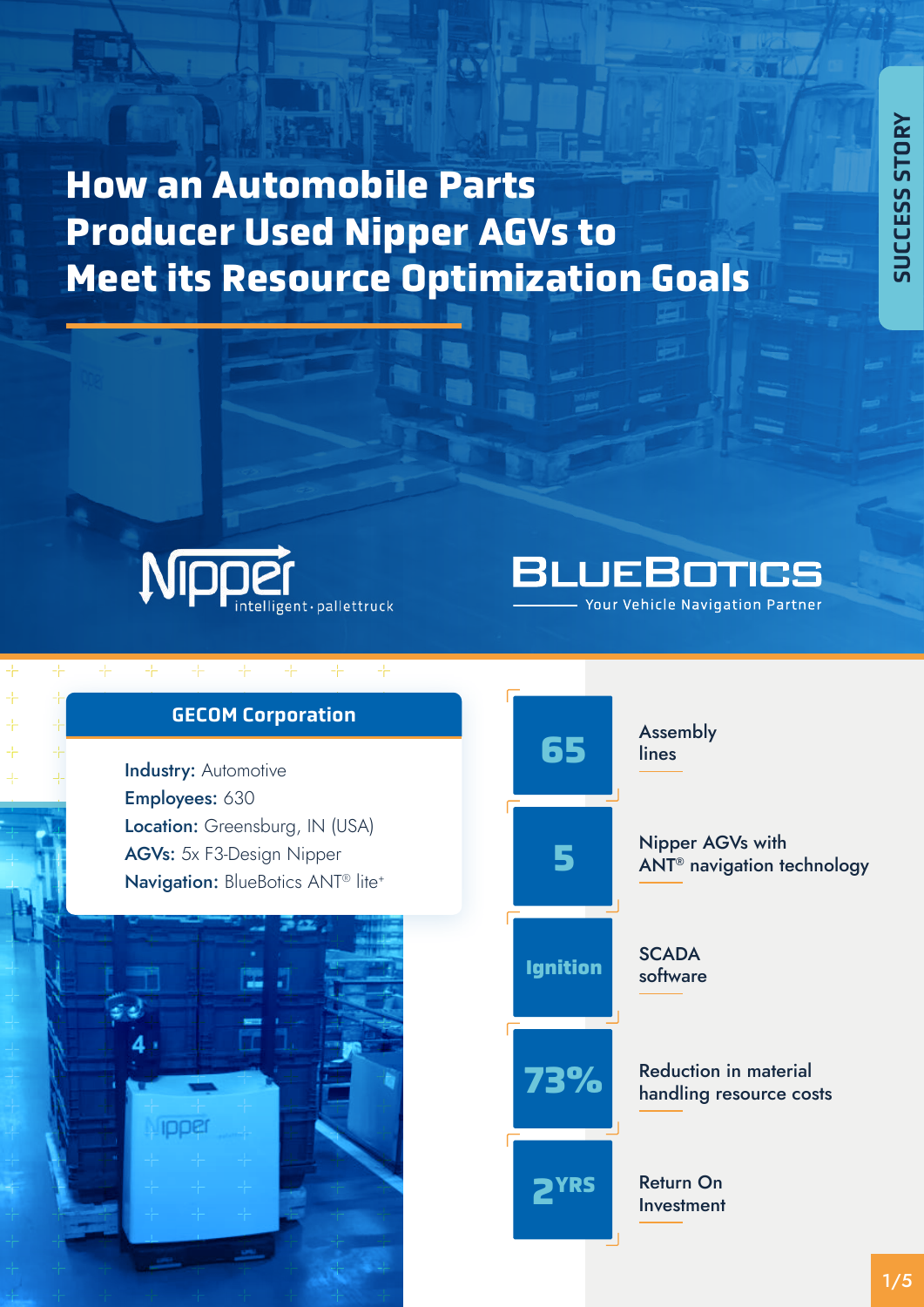

**CHALLENGE** 

## **How to meet resource optimization targets**

The Mitsui Production Ways (Continuous Improvement) team at GECOM Corporation is tasked with optimizing efficiency across its Greensburg, Indiana production site. In 2018 this team was given a human resource optimization target to hit. The challenge? How to achieve this goal without reducing the efficiency of GECOM's operation.

Luckily, the team's head, industrial engineer Steven Lockhart, was already aware of some key material handling processes that could be improved. Namely, the moving of

empty tubs (boxes) and raw materials from the warehouse to the plant's assembly lines, and the subsequent returning of full tubs of finished products.

"We had material handlers with pallet jacks walking around trying to figure out what they needed, when they needed it, but we never had a good time study to tell us if we had the right number of people or not," says Lockhart. "So, we knew we had some good opportunities to optimize our processes."





## **Automate warehouse to production (and back) material flows with AGVs**

Having been aware of the potential benefits of automated guided vehicles (AGVs) via installations at GECOM sister company sites, Lockhart decided to assess the potential of this technology to automated the site's tub-moving processes.

"Our assembly floor is pretty tight. There's not a lot of free room. So, we realized that using larger AGVs wasn't going be feasible."

Phase one of AGV implementation was the deployment of manually-driven tugger (towing tractor) vehicles; small motorized trucks that material handlers would drive, pulling carts full of tub skids behind.

"Our thought was that we could implement the tuggers and then transition from the tuggers to AGVs. Implementing the tuggers first would allow us to establish the routes and the pick and drop points, which would be one less challenge once we started with the AGVs," Lockhart explains, adding, "We were already able to achieve some headcount optimization by running one tugger, pulling five carts at a time."

The company's initial tugger activity spanned three tasks: bringing raw components to the assembly lines, bringing skids of empty finished good tubs to these lines, and taking full skids of finished goods from the lines back to the warehouse.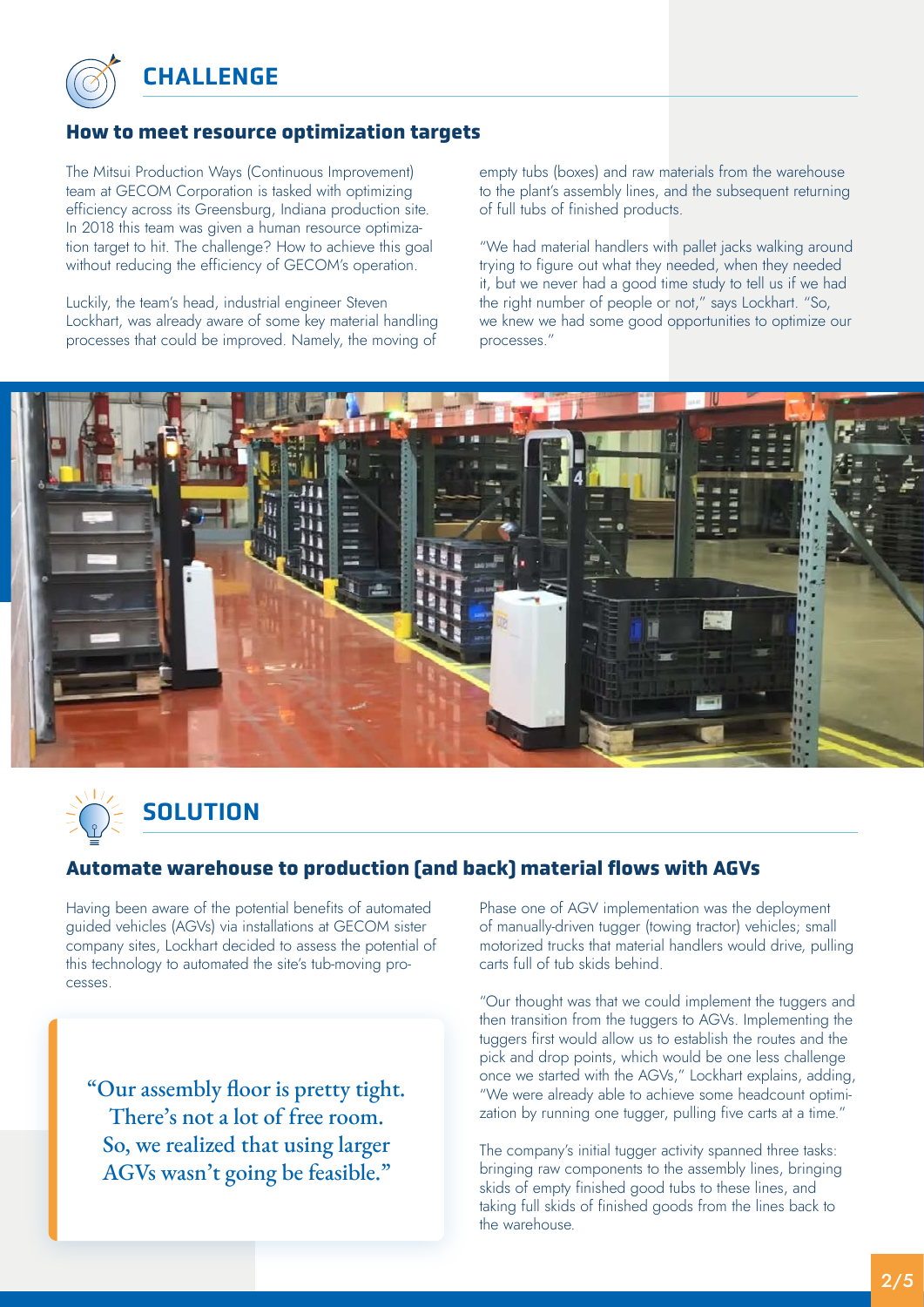#### **Space challenges**

One issue during this first analysis phase was the height of the skids on the tugger carts themselves. "Our carts are 18 inches off the ground. Then, from the bottom of the skid to the top layer of tubs, that's another 50 inches, a total of 68 inches high," Lockhart says. "That meant the top tub was physically too high for our associates to stack."

As a result, Lockhart was already sure a tugger system, whether manual or AGV, wouldn't work for moving skids of tubs between lines and warehouse. There was also another reason why these vehicles came up short, which was their size.

"Our assembly floor is pretty tight; there's just not a lot of free room," Lockhart says. "In theory the tugger driver could have done it, but we knew that wouldn't be possible if we were using AGVs and we were trying to eliminate all human interaction. For these reasons, we concluded that using larger AGVs such as tuggers wasn't going be feasible."

This learning in mind, Lockhart began to research smaller, more agile AGVs that could transport skids (pallets) full of tubs. "I was immediately able to narrow down a lot of AGVs because our aisles are only 96 inches [244 cm] wide," he says. "That proved to be the biggest challenge—finding an AGV that can operate in an eight-foot aisle."

"Ever since I started talking with F3-Design about their Nippers, their support has been phenomenal."

His team, working with one of GECOM's existing integrators, ran several demos of a well-known brand of autonomous mobile robot (AMR) first. These AMRs had hooks at the back, tugger-style, which Lockhart imagined could pull flat deck carts loaded with GECOM skids. "But, when we analyzed the safety of those robots, backing up with no scanner at the back, and we saw the amount of time needed to hook and unhook the AGV to the carts, we decided to look elsewhere," he recalls. "As soon as I saw the Nipper though, I thought, 'That's it!'"

In addition to being compact and agile, the **[Nipper](https://www.nipperagv.com/)** also offered attractive battery life, 4-5 hours of run time for a 30-minute charge, and an impressive maximum load of up to 2,200 lb. [1,000 kg]. Plus, this AGV was guided by so-called natural feature navigation—specifically, ANT<sup>®</sup> [by BlueBotics](https://www.bluebotics.com/products/)—which meant Lockhart's team had minimal infrastructure changes to make on-site, just adding a few adhesive reflectors.

"I knew I didn't want a system that follows magnetic tape, as I've heard horror stories about trying to keep up the maintenance on that. The Nipper just runs off data from a 360-degree navigation scanner and uses Wi-Fi to communicate," Lockhart explains.



#### **Proof of concept**

Convinced by the Nippers' form and function, GECOM purchased two vehicles to prove the concept. "With two I could work out how many we'd need in total to achieve our optimization goals, by calculating our timings, routes and everything. Plus, we could verify how they interacted with each other, at intersections for example and in the systems' software," Lockhart says.

Before these vehicles arrived, Lockhart was already able to work out how they would run. "One of the things that really helped was using the Nipper's ANT<sup>®</sup> lab software to run a simulation before we had the AGVs on-site. So, we did a lot of work before they showed up. We had our spots on the floor, our pick and drop points, all done."

A second software package, ANT® server, was used to manage the fleet of two—and later more—Nippers. However, Lockhart's team also added an additional, more expansive interface to be built on top of ANT® server to make life even simpler for team leaders.

He explains: "We have 13 team leaders on first shift. They call the missions for the AGVs. They know what tubs they need to run that day and they know when their finished goods are done.

"One of the big things that really helped us was the ability to use the Nipper's ANT® lab software to create missions and run a simulation before we had the vehicle on-site."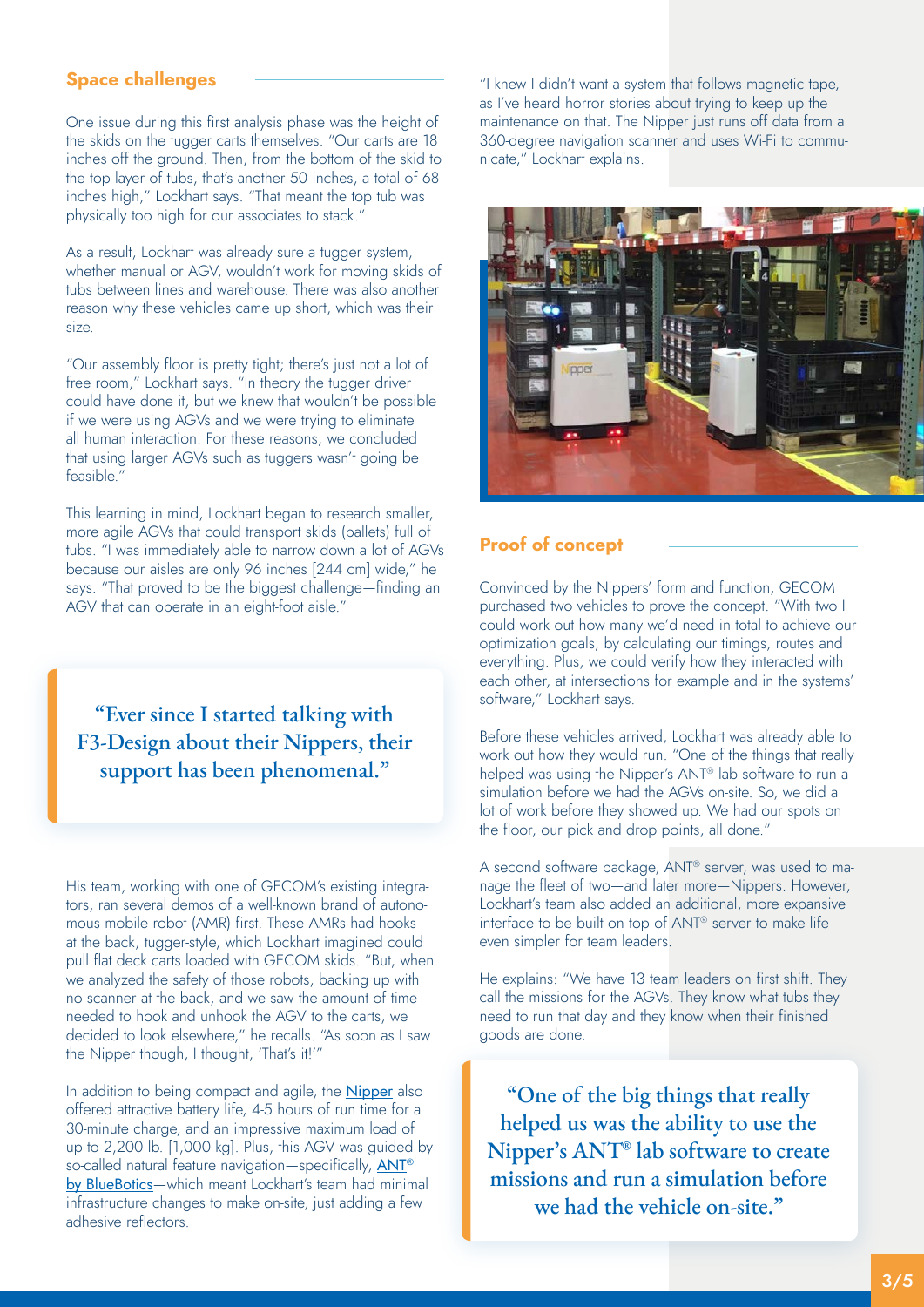"So, we implemented tablets for these team leaders, instead of their desktop computers, partly to make them more mobile. We can also use the tablets to do other things on the line that team leaders need to do, like running lot control—scanning parts when these come into the line—so we know what batch of parts was used on what day. There are different things like that, which help the team leaders become more efficient."

When implementing these tablets, GECOM chose Ignition by [Inductive Automation](https://inductiveautomation.com/), a SCADA program that was connected to ANT® server's API. "We had a local company program Ignition and we made a user interface for it, like an HMI. With this I could set-up a team leader to only have access to their lines, which saved them from having to scroll through a long list of lines every time they needed to call a mission. Our end goal was that when he or she hits Start Mission, that mission would go into the ANT® server and generate the mission for the AGV," Lockhart adds.

|                       | «                                                                                                        |                         |                            |                                |                                                     |                                       |                                          | D <sub>o</sub>        |
|-----------------------|----------------------------------------------------------------------------------------------------------|-------------------------|----------------------------|--------------------------------|-----------------------------------------------------|---------------------------------------|------------------------------------------|-----------------------|
| COL HOME<br>R. Daniel | Missions Dashboard<br>Show Legi For-<br>Execut time.<br>Lockhart, Steven K - G/MO<br>Administrative user |                         |                            |                                |                                                     |                                       | <b>RETRESH</b>                           |                       |
| C Essale Row          | Line                                                                                                     | Mission                 | Crnt. Leg #                | <b>Status</b>                  | Since                                               |                                       | Crnt. Loc.                               | <b>Assignee Res.</b>  |
| <b>Moine Rivert</b>   | <b>AGV 1158</b>                                                                                          | AGV Bring Empty 1138    | ×                          |                                | Requested 3/11/20 240 PM Warehouse Drop Zone -DZ 19 |                                       |                                          | AGV                   |
|                       | <b>AGV CENTS</b>                                                                                         | AGV Take Full CENTS     | 1                          |                                | Requested 1/11/20 1:25 PM                           |                                       | CFN15-CFN15 F/G                          | <b>AGV</b>            |
|                       | AGV 1004                                                                                                 | AGV Take Full 1004      | T.                         |                                | Requested: 1/11/20 3:32 PM                          |                                       | WC 1004 - 1004 F/G                       | AGV.                  |
|                       | NFN11                                                                                                    | AGV Bring Empty NFN11   | z                          |                                | Queued: 1/9/20 7.28 AM Warehouse Drop Zone - DZ.18  |                                       |                                          | AGV                   |
|                       | TITLE                                                                                                    | <b>Bring Empty 1113</b> | $\overline{z}$             |                                | Queued 3/9/20 11:47 AM Mn Whse - Pickup Area -      |                                       |                                          | Manual                |
|                       | NENIT                                                                                                    | AGV Bring Empty NFN11   | ż                          | Queued                         | 3/11/20 7:42 AM Warehouse Drop Zone - DZ 12         |                                       |                                          | AGV                   |
|                       | 1109                                                                                                     | Hnge Kanben 1109        |                            |                                | Ourund. 1/11/26 152 PM. Mn White - Droopff Anni-    |                                       |                                          | Manuel                |
|                       | <b>BLIN</b><br>WHITEON                                                                                   | Abbit<br>MEERING        | COMPUTER<br><b>MISSION</b> | <b>NEST SN</b><br><b>KROCK</b> |                                                     | <b>BROW MISSION</b><br><b>DETAILS</b> | <b>ACTIVE LIME</b><br><b>ASSIGNMENTS</b> | <b>CREATE MISSION</b> |

# Ignition software

#### **Human to AGV transition**

To smooth the transition to AGVs further, in the beginning Lockhart also supplied the tablets to material handlers, effectively using these staff as stand-in AGVs.

"They would also be running the same app as the team leaders, so they could see the missions the team leaders were calling for," Lockhart explains. "That way, we had the team leaders using Ignition software to generate the missions and the material handlers could see what they had coming or what they needed. Once the material handlers had completed those missions, they would just close them out on the tablet."

When the AGVs did arrive then, Lockhart continues, "We were able to slide the material handler tablet out and slide the AGV in place. We weren't trying to put in two new pieces at once."

Commissioning the first two Nippers in April 2019 took around two weeks. Nippers three and four were then installed in September 2019, followed by Nipper five in March 2020.

"One of our biggest challenges was that everybody was walking through the fields of the AGVs' safety scanners, so we had to carefully explain how these safety scanners worked."

Commissioning times for the later AGVs were quicker, Lockhart adds. "With AGVs three to five, we knew what we wanted to set-up beforehand and we were able to make all of our lines for the AGVs interact with the API. So, we did a lot of that set-up before AGVs three to five got here. This made for a much smoother transition."

However, GECOM's AGV deployments didn't come without their challenges.

"No-one has had AGVs here before, not associates or team leaders. So, one thing was just getting them accustomed to these vehicles, getting them to understand how they work. For example, everybody kept walking through the fields of the Nippers' safety scanners, so we had to carefully explain how these scanners worked so that this didn't happen," Lockhart says.